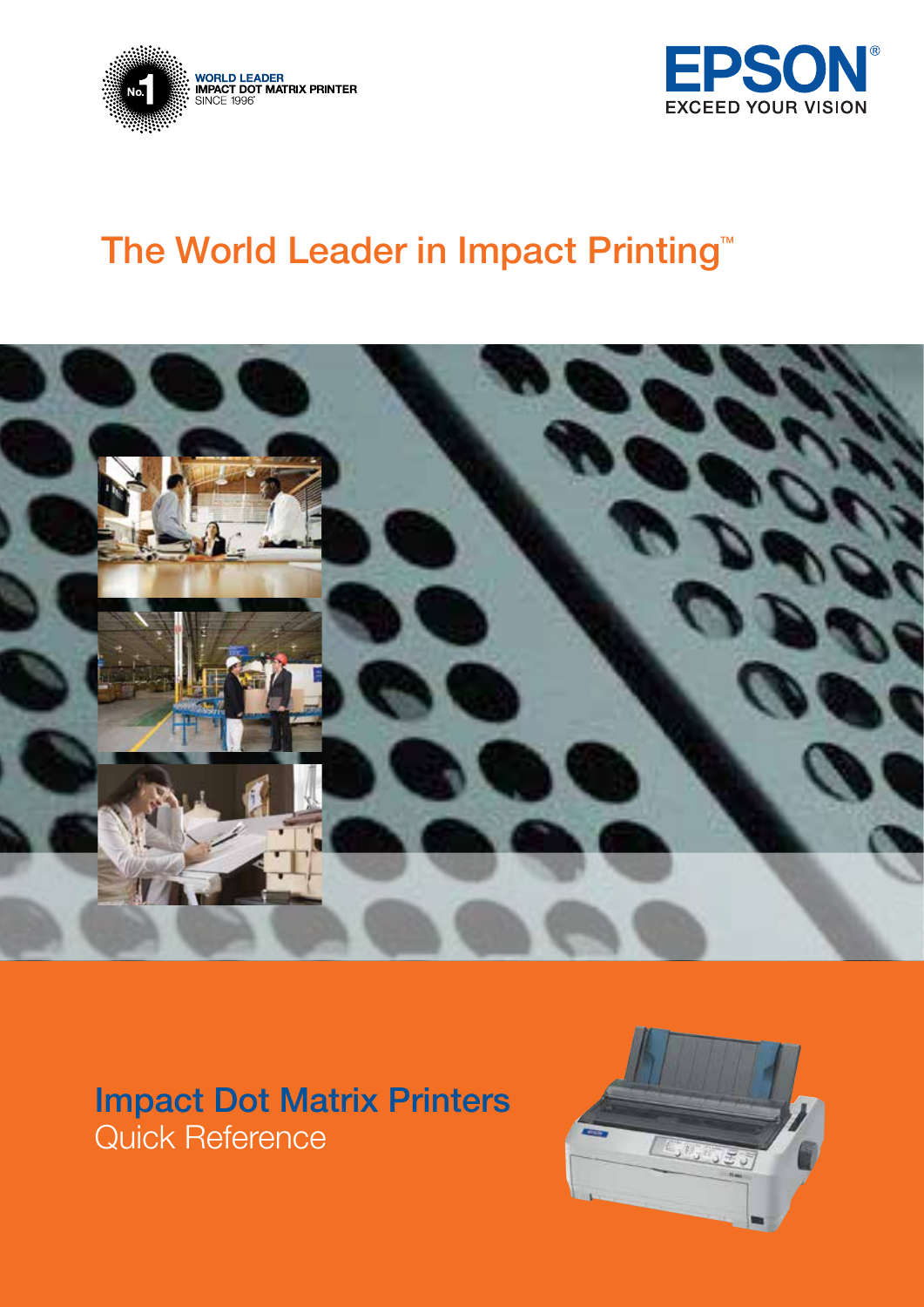As part of our full line of dependable impact printers, Epson offers many choices designed to meet your individual needs. Our 9-pin printers deliver exceptional speed and productivity, while our 24-pin printers provide sharp, detailed text. Our DFX models include 4 sets of 9 pins to provide a distinctive high-speed solution. All of these heavy duty units offer powerful performance and incredible paper handling capabilities, accommodating thick forms and large workloads with ease.

### Epson 9-pin dot matrix printers

Featuring durable, heavy and medium duty printers for continuous data processing and high speed drafting tasks – while offering competitively priced low cost printers – the Epson 9-pin dot matrix range offers exceptional value.

### Epson 24-pin dot matrix printers

Offering all the features available across the Epson 9-pin range, but with the addition of scalable fonts and letter quality, for superior print quality, Epson 24-pin printers are ideal for front desk applications in the retail and service industries, and for tasks such as invoice and order printing.

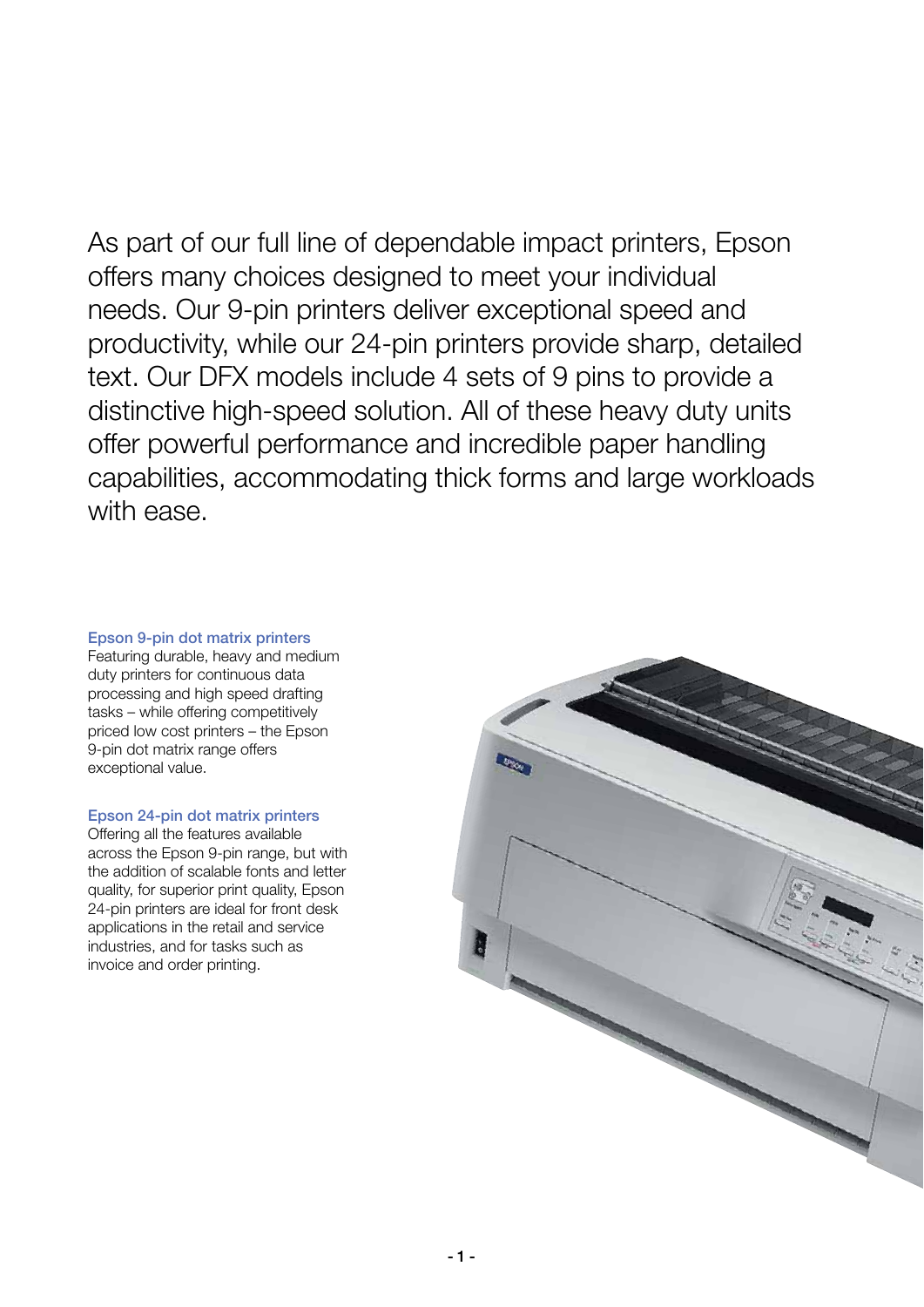### Quality & Reliability

Epson provides a full range of dot matrix solutions that fulfil a variety of professional applications. With a choice of printers offering maximum productivity, reliability, and support, Epson impact printers offer the ideal multipart forms printing solution. With remarkably low failure rate and incredible high-yield ribbons, these workhorses provide exceptional performance, at an affordable cost per page.

Having invented the serial impact printing technology over 40 years ago for the Tokyo Olympics, Epson has been working hard at perfecting and refining the impact dot matrix technology.

Epson has gained world wide recognition as the number one SIDM company, and is truly leading the way. Backed by a comprehensive warranty, plus an extensive nationwide network of authorized service centres, you can be confident you'll have the support you need, if and when required.

With Epson you can enjoy dependability, reliability and exceptional local support – users can look forward to extensive, hassle-free, products that go the distance. The number of return customer purchases is testimony to this dedication. A commitment that has earned us our number one position in the market.

### **Connectivity**

We offer a host of options and accessories designed to make our impact printers work even harder for you. Epson dot matrix printers have a variety of interface options, all models offer Parallel and selected models offer USB connectivity, while some include a Type B interface slot that allows an Ethernet or Serial card for additional networking solutions.

And when it comes to integrating your printer hardware into a complex network or non standard installation, Epson's local Australian or New Zealand offices have Epson technical staff within easy reach to assist you with hardware or software solutions.

### Make the Right **Choice**

Epson is committed to providing advanced technology solutions that fulfil your printing requirements. While other companies have scaled back their resources and support for this critical market, Epson continues to design, sell and service quality impact printers. Perhaps that is why we are the world leader in impact printer sales. For dependability, reliability and exceptional support, Epson is the right choice to make.

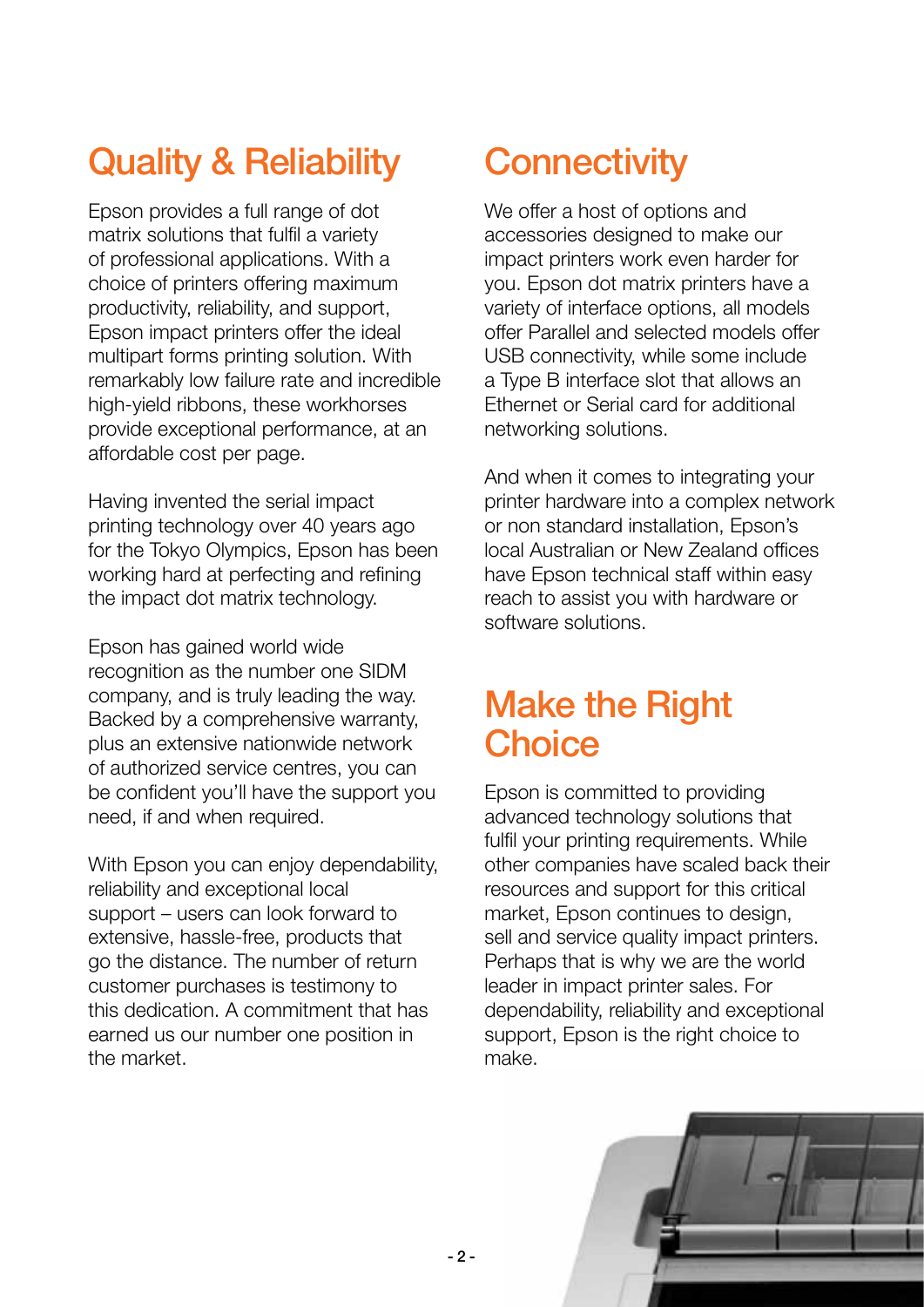### About Impact Dot Matrix Printing

- 9-pin printers print faster and can also print multi-part copies of forms.
- Epson's DFX printer uses four sets of 9 pins for the fastest printing possible.
- 24-pin printers print sharper, more detailed text.
- Heavy-Duty printers are faster and handle thicker forms and larger workloads with ease.
- Print speed is measured in cps (characters per second) at 10 cpi (characters per inch). The higher the cps, the faster the printing.
- $\blacksquare$  The more paper paths, the more flexibility. Tractor feeds handle continuous paper and multipart forms, friction feeds handle single sheets, envelopes and postcards; straight paper paths accommodate heavier stock without bending or jamming.
- Epson's DFX and LQ-690 printers use advanced APG (Automatic Platen Gap) technology to automatically adjust print head position to prevent damage to the pins from unnecessary force.
- Epson impact printers support a wide range of windows operating systems. Software drivers come standard or are available at www.epson.com.au

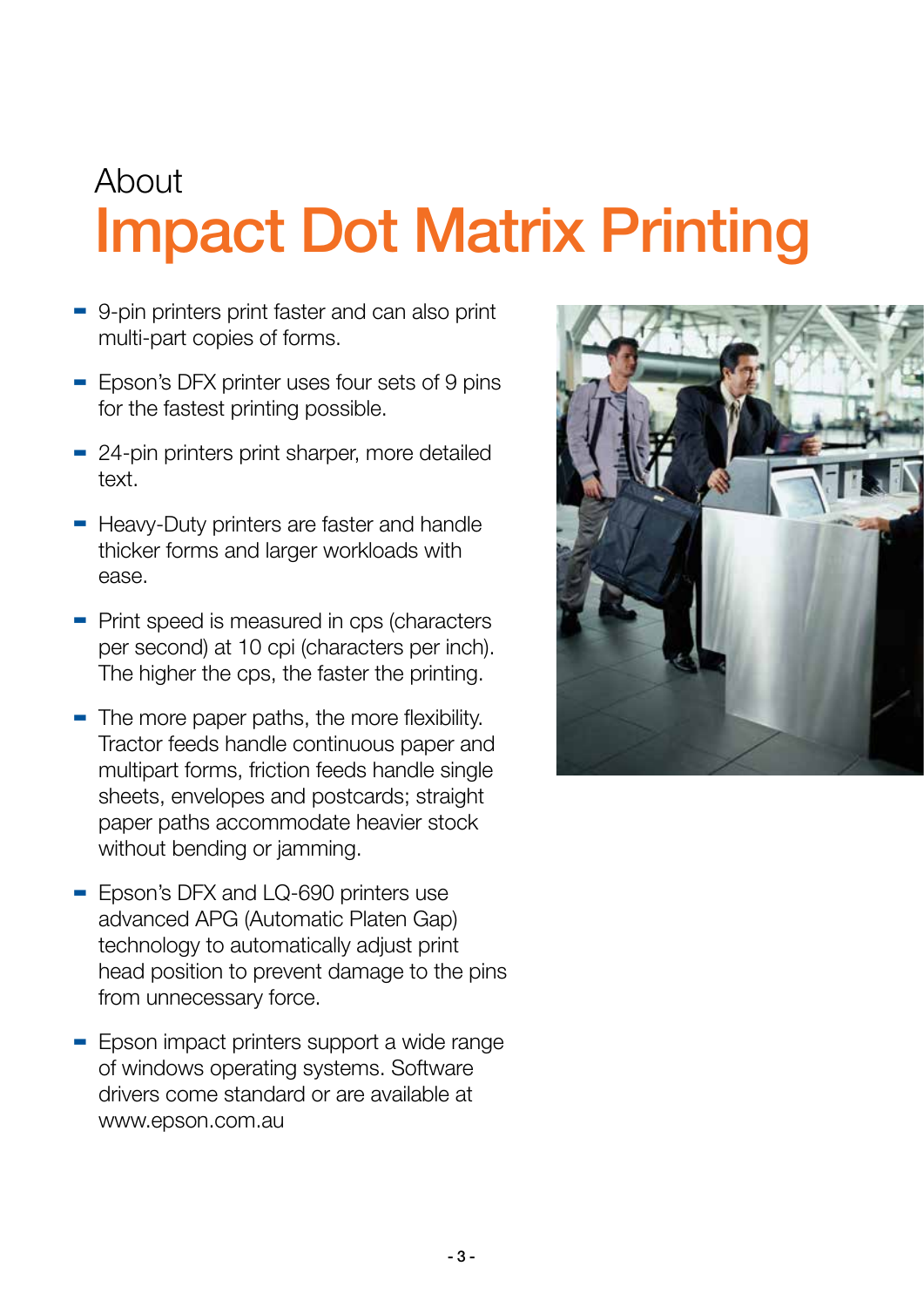# Genuine Epson Ribbons

### **Save Money by Reducing Total Cost** of Ownership

Consumers often respond to the immediate saving non-genuine ribbons offer at point of purchase without realising that the total cost of ownership is in fact higher. Based on Epson's internal testing we have shown that using Epson genuine ribbons actually reduces your total cost of ownership by 60%

#### Reduce Total Cost of Ownership by 60%

Ribbon TCO Per Year



In testing, the use of non-genuine ribbons resulted in more frequent printhead repair and replacement. After using 14 pieces of non-genuine ribbon, the printhead was damaged and required replacement. In comparison the Epson genuine ribbon did not cause damage to the printhead even after 55 pieces of ribbon were used.\*

The cost consumers pay for each printhead replacement can buy approximately 1½ year's worth of Epson genuine ribbons. The actual cost of Epson genuine ribbons is in fact 2.4 times cheaper than non-genuine ribbons, taking into account all repair and replacement costs.\*\*



If you frequently need to repair or replace your printhead, you could be a victim of one of the following outcomes from using non-genuine ribbons.







fails to produce clear print and major repair or replacement is required.



When the pinhead is worn, stronger abrasion occurs



This causes ribbon fabric to

thin and tear.

the printhead and printer at the same time.

\*Based on Epson internal testing on the LQ2180 impact printer<br>\*\*Based on Epson customer service replacement in Singapore.

#### 2 Good and Consistent Print Quality

Compared to non-genuine ribbons, Epson genuine ribbons maintain print consistency over time and ensure that your prints are of high quality. So while non-genuine ribbons fade and wobble, Epson genuine ribbon print quality remains true.



### 30<sup>th</sup> Ribbor

30<sup>th</sup> Ribbon

#### 3 Environmentally Friendly and Not Hazardous to Your Health

Epson genuine ribbons comply with Restriction of Hazardous Substances (RoHS) guidelines which ensures that hazardous substances are not used. Some non-genuine ribbons do not comply to these guidelines and may contain substances which are harmful to you and the environment.

 $-4-$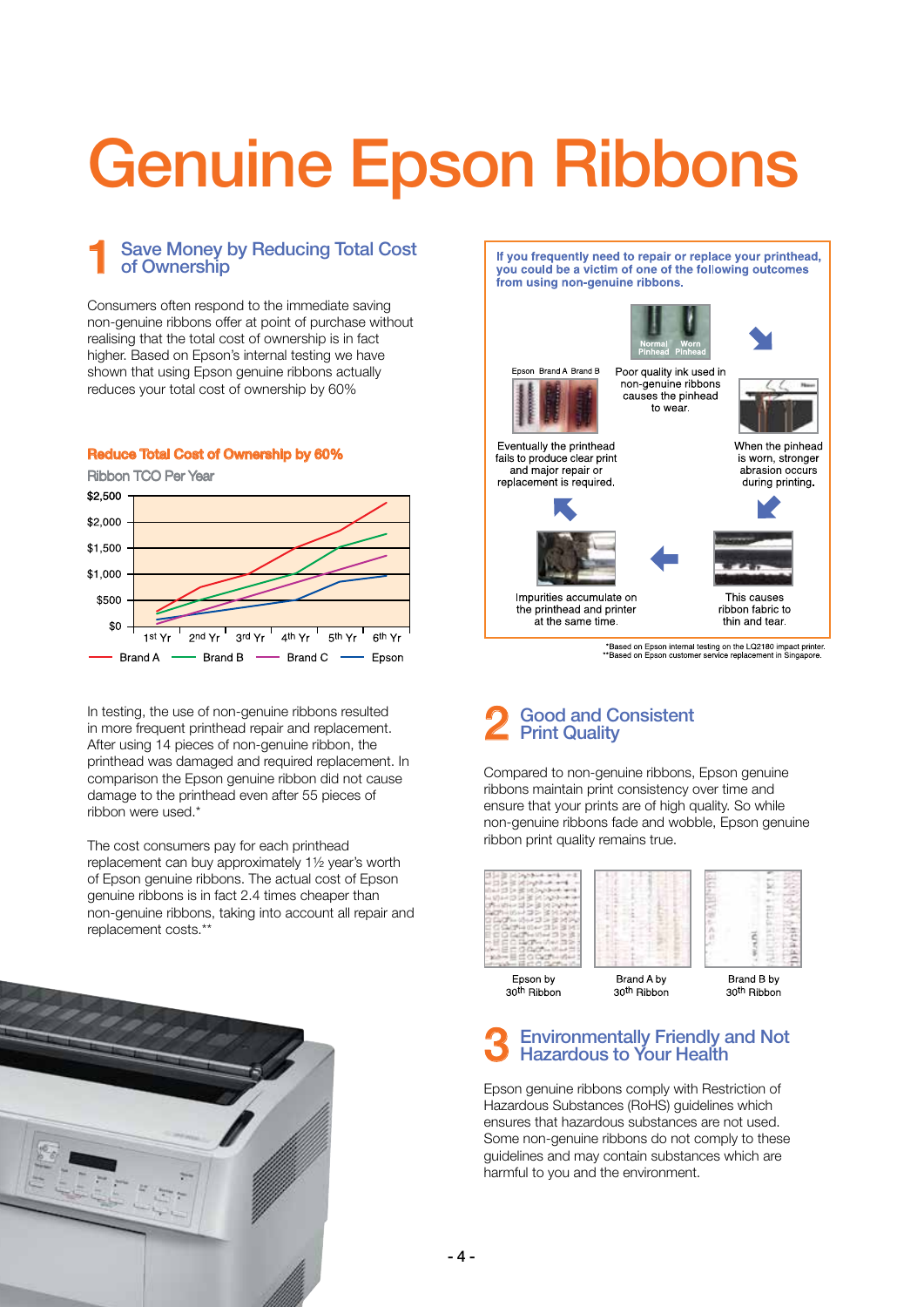### Epson  $\lfloor \chi$ -350

#### *A reliable, compact solution for stand-alone environments*

**Print Speed**<br>High Speed Draft

Draft Near Letter Quality 65 cps (10 cpi) 357 cps (12 cpi) 260 cps (10 cpi) 312 cps (12 cpi)

Paper Paths<br>Rear Manual Insertion, Push Tractor

**Multipart Forms**<br>Original + 4 copies

Interface Parallel, USB and Serial

Dimensions 154 x 362 x 275mm (H x W x D) Weight approx 4.1kg

Sound Level 53 dB (A)

MTBF 10,000 power on hours @ 25% duty cycle, 35% coverage

Workload Capacity Medium duty

Warranty Standard 12 month Warranty \* \*

Product Code C11CC24041

Ideal Replacement for: Epson LX-800, LX-810, LX-300, LX-300+II, Okidata ® ML-184 Turbo, ML-186, Panasonic ® KX-P1150, Citizen ® GSX-190



### Epson  $FX-890$

*Easy integration and maximum productivity in demanding print environments*

Print Speed

Paper Paths Manual CSF **Tractor** 

Ultra Speed Draft High Speed Draft Draft Near Letter Quality 419 cps (10 cpi) 104 cps (10 cpi)

680 cps (12 cpi) 566 cps (10 cpi) 559 cps (10 cpi)

Front or rear in, top out Rear in, top out Front, rear, bottom in top out

Multipart Forms Original + 6 copies

**Interface**<br>Parallel, USB, optional Type B

Dimensions 167.5 x 414 x 350mm (H x W x D) Weight Approx 7.2kg

Sound Level 55 dB (A)

MTBF 20,000 POH @ 25% duty, 35% coverage Warranty Standard 12 months Warranty \* \*

Product Code C11C524041

Ideal Replacement for: Epson LX-800, LX-810, LX-300, Okidata ® ML-184 Turbo, ML-186, Panasonic ® KX-P1150, Citizen ® GSX-190



**A-Pin Narrow** *9-Pin Narrow*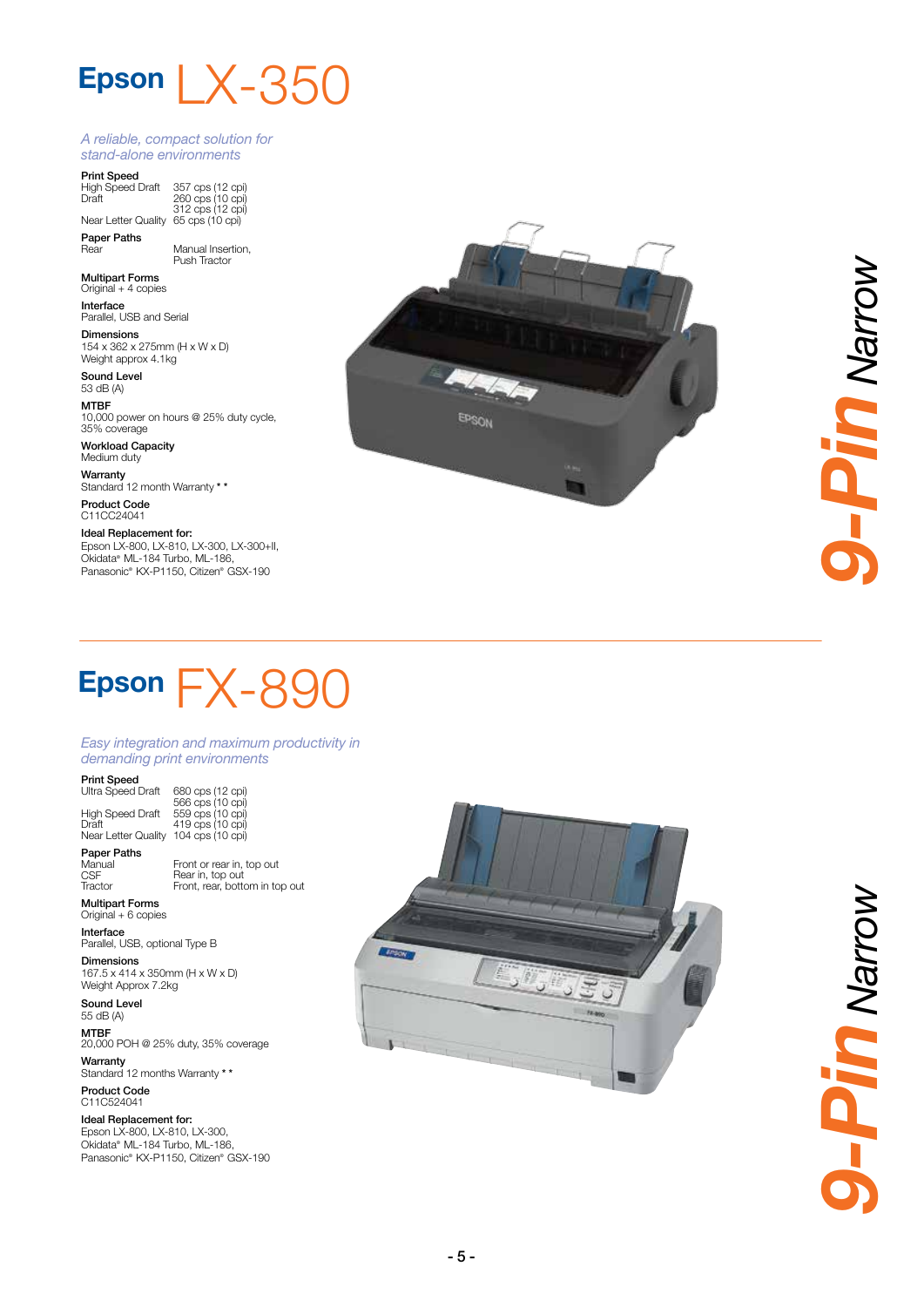### Epson  $FX - 2190$

#### *The wide-format solution for easy integration and maximum productivity*

Front or rear in, top out Rear in, top out Front, rear, bottom in, top out

**Print Speed**<br>Ultra Speed Draft

High Speed Draft Draft Near Letter Quality 680 cps (12 cpi) 566 cps (10 cpi) 559 cps (10 cpi) 419 cps (10 cpi) 104 cps (10 cpi)

Paper Paths Manual **CSF** 

Tractor

Multipart Forms Original + 6 copies Interface Parallel, USB, optional Type B

**Dimensions**<br>167.5 x 589 x 350mm (H x W x D) Weight approx 9.4kg

Sound Level 55 dB (A)

MTBF

20,000 POH @ 25% duty, 35% coverage Warranty

Standard 12 month Warranty \* \* Product Code

C11C526051

Ideal Replacement for: Epson FX-1180+, FX-2180, Okidata ML-321, ML-321 Turbo, ML-421, Lexmark 2381, 2481



# 3-Pin wide *9-Pin Wide*

### Epson  $DFX-900$ \*

#### *A high-speed workhorse with dual tractor design for easy transactions from one form to another* \* Requires optional paper cutter

#### Print Speed

High Speed Draft Draft Near Letter Quality 330 cps (10 cpi) 1550 cps (10 cpi) 1320 cps (10 cpi)

Paper Paths Dual push tractors/paper paths; automatic back out and loading and forms switching\*; automatic paper thickness adjustment;

optional pull tractor Multipart Forms Front Rear Original + 9 copies  $Original + 6$ 

Interface Parallel, serial, USB, optional Type B

Dimensions 363 x 700 x 378mm (H x W x D) Weight Approx 34kg

Sound Level 55 dB (A)

MTBF 20,000 POH @ 25% duty, 35% coverage

Warranty Standard 12 months Warranty \* \* Product Code

C11C605021

Ideal Replacement for: Epson DFX-8000, 8500, Genicom 3800/3900 Series, OTC 4130, IBM ® 4247-A00



**J-Pin wide** *9-Pin Wide*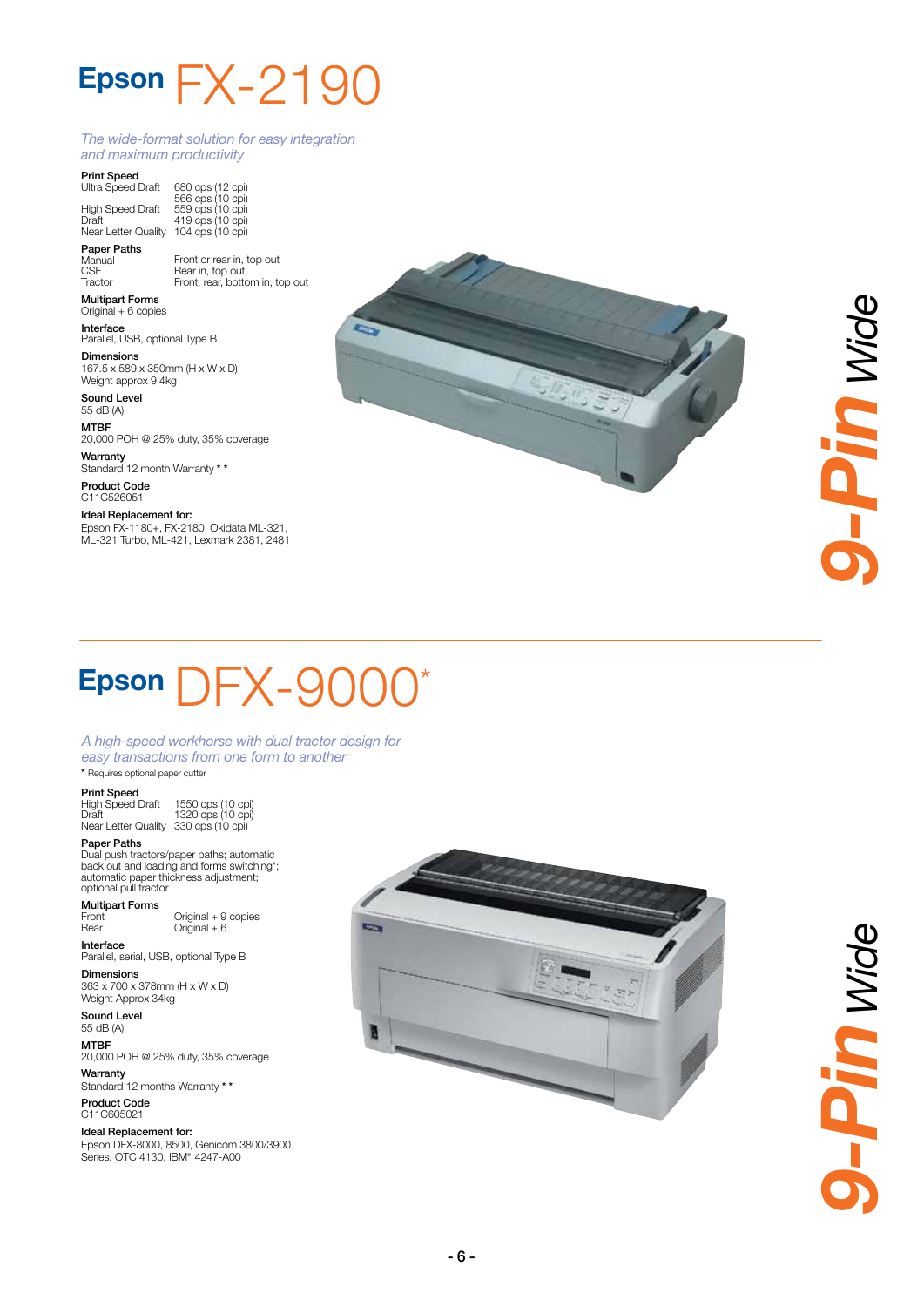### Epson  $\bigcup$   $\bigcap$   $-350$

#### *The latest high speed, high quality dot matrix printer of choice for the business environment*

**Print Speed**<br>High Speed Draft

Draft Letter Quality 347 cps (10 cpi) 260 cps (10 cpi) 86 cps (10 cpi)

Paper Paths Manual insertion **Tractor** 

Rear in, top out Rear in, top out Multipart Forms

Original + 3 copies Interface

Parallel, Serial & USB Dimensions

154 x 362 x 275mm (H x W x D) Weight approx 4.1kg MTBF 10,000 power on hours (25% duty cycle) Warranty

Standard 12 month Warranty \* \* Product Code C11CC25011

Ideal Replacement for: Epson LQ-300, LQ-300+, LQ-300+II Okidata ® ML-390 Turbo



Mourey UIL-FK *24-Pin Narrow*

### Epson  $\bigcup$   $\bigcap$  -590

*Powering business productivity with superior performance and reliability*

Print Speed

Paper Paths

High Speed Draft Draft Letter Quality

440 cps (10 cpi) 330 cps (10 cpi) 110 cps (10 cpi) Front or rear in, top out

Rear in, top out Front, rear or bottom in, top out

Manual insertion Cut Sheet Feeder **Tractor** 

Multipart Forms Original + 4 copies

**Interface**<br>Parallel, USB, optional Type B

Dimensions 167.5 x 414 x 350mm (H x W x D) Weight approx 7.1kg

Sound Level 52 dB (A) MTBF

20,000 POH @ 25% duty, 25% coverage

**Warranty**<br>Standard 12 month Warranty \* \*

Product Code C11C558071

#### Ideal Replacement for:

Epson LQ-500, LQ-510, LQ- 570+, LQ-570e, Okidata ML-390 Turbo, ML-490, Lexmark 2390, 2490, Panasonic KX-P2023, KX-P2123, KX-P3123



**Money UIL-FE** *24-Pin Narrow*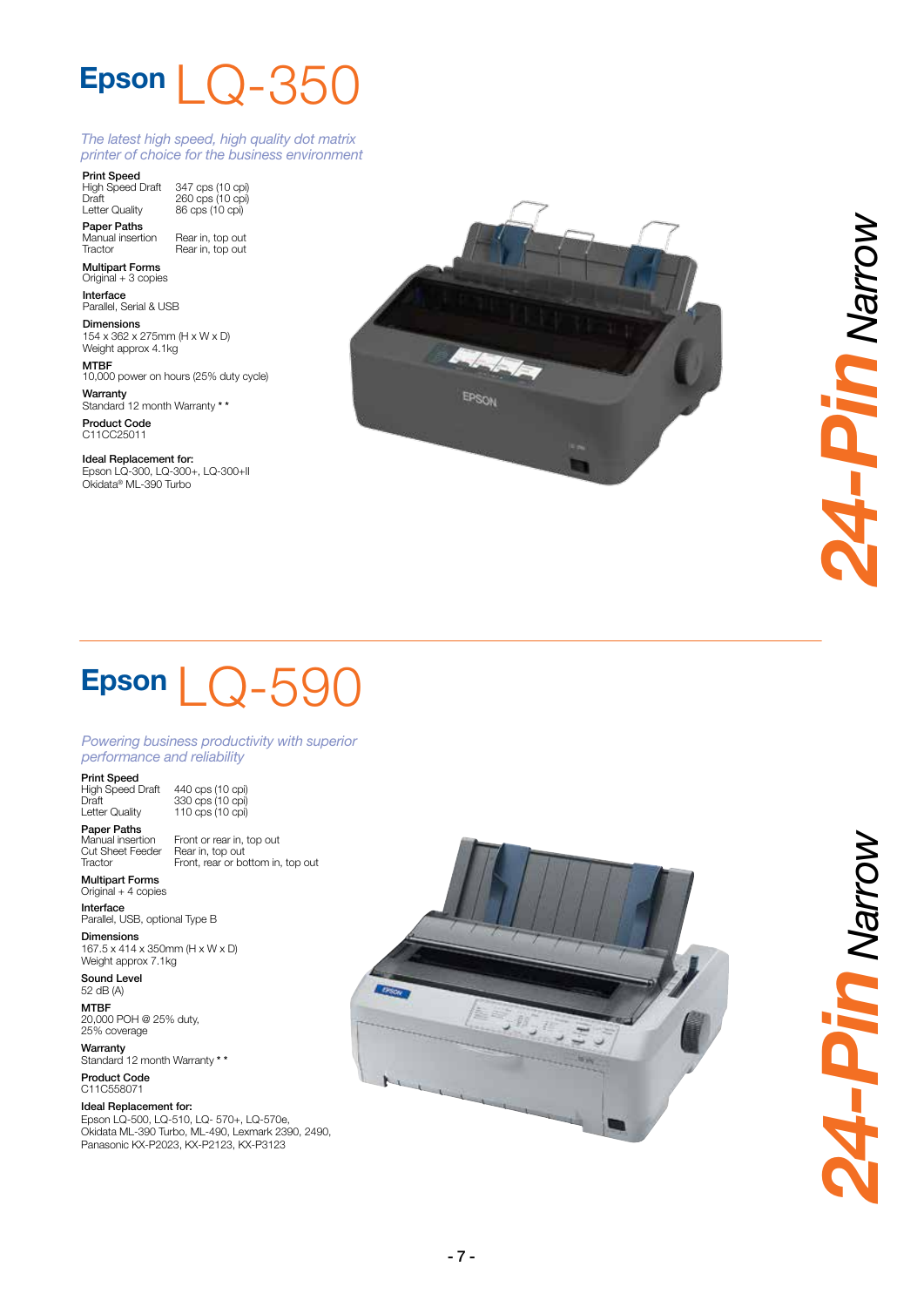### Epson | n-A

330 cps (10 cpi) 110 cps (10 cpi)

#### *A high-quality printer with flatbed design to handle most any multipart forms printing task*

Print Speed High Speed Draft

Draft Letter Quality 440 cps (10 cpi)

Paper Paths Manual insertion Push Tractor Front in, Front out Rear in, Front out

Multipart Forms Original + 6 copies

**Interface**<br>Bi-directional parallel (IEEE-1284 nibble mode supported), USB 2.0

Dimensions 210 x 480 x 370mm (H x W x D) Weight Approx 6.8kg

Sound Level 57 dB (A)

MTBF 20,000 POH

**Warranty** 

Standard 12 months Warranty \* \* Product Code

C11CA13091 Ideal Replacement for:

Epson-LQ-670, LQ-680, Star Micronics LC-8211, C.Itoh C-630, Citizen GSX-540



### Epson  $\bigcup$   $\bigcirc$  -209

#### *The wide-format solution for industrial performance and superior reliability*

Print Speed

Paper Paths

High Speed Draft Draft Letter Quality

400 cps (10 cpi) 330 cps (10 cpi) 110 cps (10 cpi) Front or rear in, top out Rear in, top out Front, rear or bottom in, top out

Manual insertion Cut sheet feeder tractor

**Multipart Forms**<br>Original + 4 copies

**Interface**<br>Parallel, USB, optional Type B

Dimensions 167.5 x 589 x 350mm (H x W x D) Weight approx 9.5kg

Sound Level 52 dB (A) **MTRE** 

20,000 POH @ 25% duty cycle, 25% coverage

Warranty Standard 12 month Warranty \* \* Product Code

C11C559081

Ideal Replacement for: Epson LQ-1010, LQ-1050, LQ-1070+, LQ-2070, LQ-2080, Okidata ML-391 Turbo, ML-491, Lexmark 2391, 2491



**A-Pin wide** *24-Pin Wide*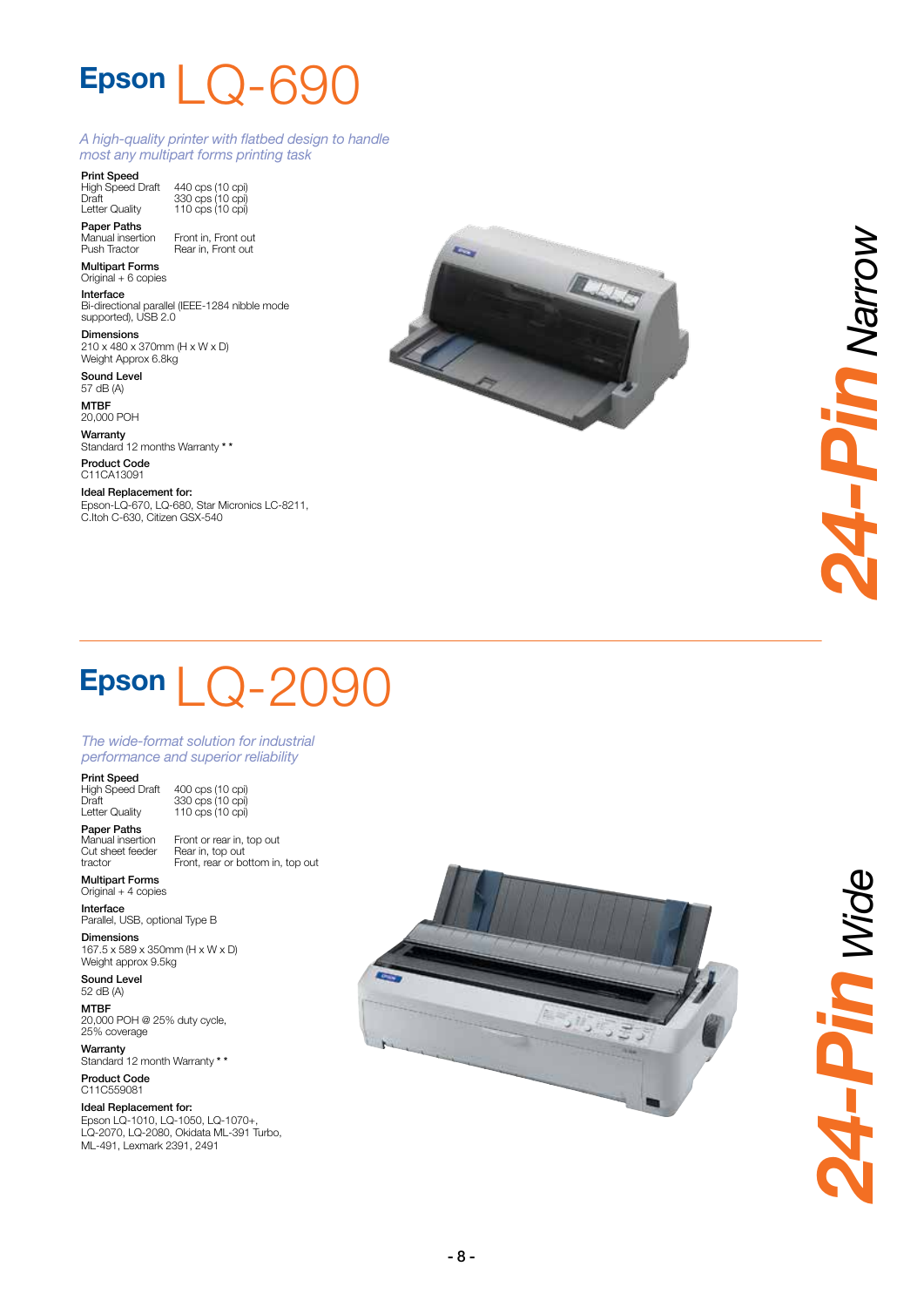### Epson  $\lfloor$   $\bigcirc$  -2190

#### *The dependable, high-speed printer designed for the most demanding business environments*

Print Speed

High Speed Draft Draft Letter Quality 480 cps (10 cpi) 360 cps (10 cpi) 120 cps (10 cpi)

Paper Paths Front/rear cut sheet entry, front/rear/bottom continuous entry

Multipart Forms Original + 5 copies

**Interface**<br>Parallel, USB, optional Type B 1/F level 2

Dimensions 256 x 639 x 402mm (H x W x D) Weight Approx 13kg

Sound Level 54 dB (A)

MTBF 20,000 POH @ 25% duty, 35% coverage

**Warranty** 

Standard 12 months Warranty \* \* Product Code C11CA92011

Ideal Replacement for: Epson LQ-1170, LQ-2170, LQ-2180, Okidata ML-591, Lexmark 2391, 2491, Panasonic KX-P3626



# **4-Pin wide** *24-Pin Wide*

### Epson DLQ-3500

#### *Fast, precise, reliable printing with the paper handling versatility to meet all your business needs*

Print Speed

Paper Paths

High Speed Draft Draft Letter Quality

550 cps (10 cpi) 742 cps (15 cpi), 594 cps (12cpi), 495 cps (10cpi) 165 cps (10 cpi)

Manual insertion Cut sheet feeder tractor

Front in, front out Rear in, front out Rear in, front out

Multipart Forms Original + 7 copies

**Interface**<br>Parallel, USB and Type B I/F level 2

Dimensions 276 x 660 x 432mm (H x W x D) Weight approx 18.1kg MTBF

10,000 POH (25% duty cycle)

**Warranty** Standard 12 month Warranty \* \*

Product Code C11C396021



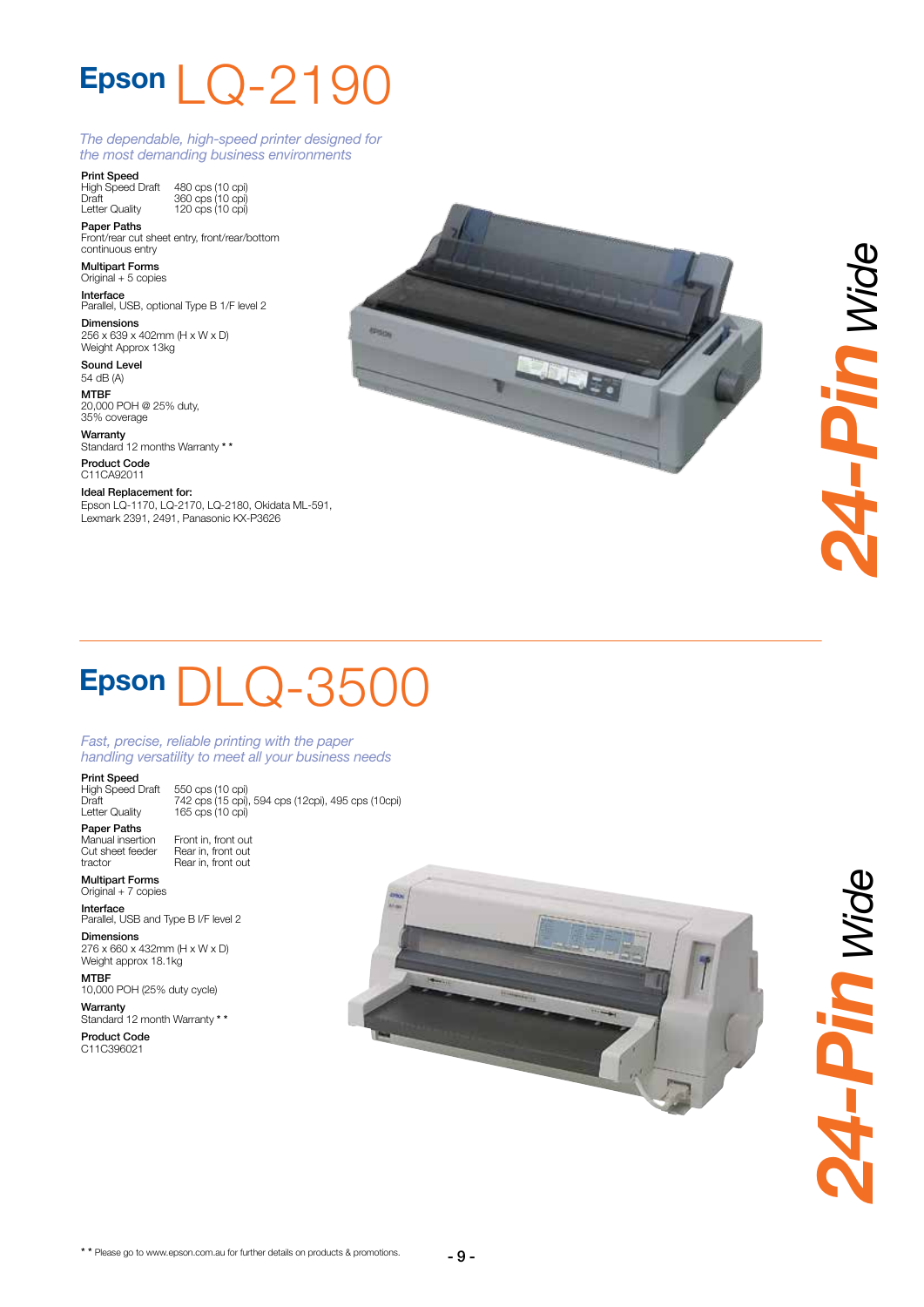## Accessories

|                                                    |                                   |            | LX-350     | FX-890     | FX-2190    | DFX-9000   | LQ-350     | LQ-590     | LQ-690     | LQ-2090    | LQ-2190    | DLQ-3500   |  |
|----------------------------------------------------|-----------------------------------|------------|------------|------------|------------|------------|------------|------------|------------|------------|------------|------------|--|
| <b>Ribbon Cartridge</b><br>(black, fabric)         |                                   | C11CC24041 |            | C13S015329 | C13S015327 | C13S015384 | C11CC25011 | C13S015337 | C13S015610 | C13S015336 | C13S015086 | C13S015139 |  |
| Single Bin<br><b>Cut-Sheet</b><br>Feeder           |                                   | N/A        |            | C12C806372 | N/A        | N/A        | N/A        | C12C806372 | N/A        | N/A        | N/A        | N/A        |  |
| <b>High Capacity</b><br><b>Cut-Sheet</b><br>Feeder |                                   | N/A        |            | C12C806382 | N/A        | N/A        | N/A        | C12C806382 | N/A        | N/A        | N/A        | N/A        |  |
| <b>Roll Paper Holder</b>                           |                                   |            | C12C811141 | C12C811141 | C12C811141 | N/A        | C12C811141 | C12C811141 | C12C811141 | C12C811141 | C12C811141 | N/A        |  |
|                                                    | Additional<br><b>Tractor Unit</b> | N/A        |            | C12C800202 | C12C800212 | C12C800382 | N/A        | C12C800202 | N/A        | C12C800212 | N/A        | N/A        |  |
|                                                    | 10/100 Base<br><b>TX</b> Ethernet | N/A        |            | C12C824352 | C12C824352 | C12C824352 | N/A        | N/A        | N/A        | C12C824352 | C12C824352 | C12C824352 |  |
|                                                    | Serial                            | ON-BOARD   |            | C12C824432 | C12C824432 | ON-BOARD   | ON-BOARD   | C12C824432 | N/A        | C12C824432 | C12C824432 | C12C824432 |  |
| Interface Boards                                   | Bidirectional<br>Parallel         |            |            | ON-BOARD   |            |            |            |            |            |            |            |            |  |
|                                                    | <b>USB</b>                        |            | ON-BOARD   |            |            |            |            |            |            |            |            |            |  |

**Typical Paper Paths Contract Contract Contract Paper Paths** 



- Cut sheet manual feed front in front out
- Optional 150 sheet cut sheet feeder
- • Optional 50 sheet cut sheet feeder
- Tractor fed continuous



- Three continuous paper paths front,rear, and bottom
- Two cut sheet paper paths front and top

A comprehensive range of Epson paper handling options includes:



Cut sheet feeders



Tractor Unit

Cut Sheet feeders High Capacity and Single Bin cut sheet feeders available for automatic selection of forms and plain stationery.

### Paper feed tractors

A choice of push, pull, and push/ pull combined tractors not only enable more than one stationery type to be permanently loaded for delivery on demand, but handle continuous and multipart stationery more efficiently.

#### Roll paper holder

This provides an inexpensive alternative to using continuous roll paper for applications requiring variable paper lengths.

\*Using Epson paper handling options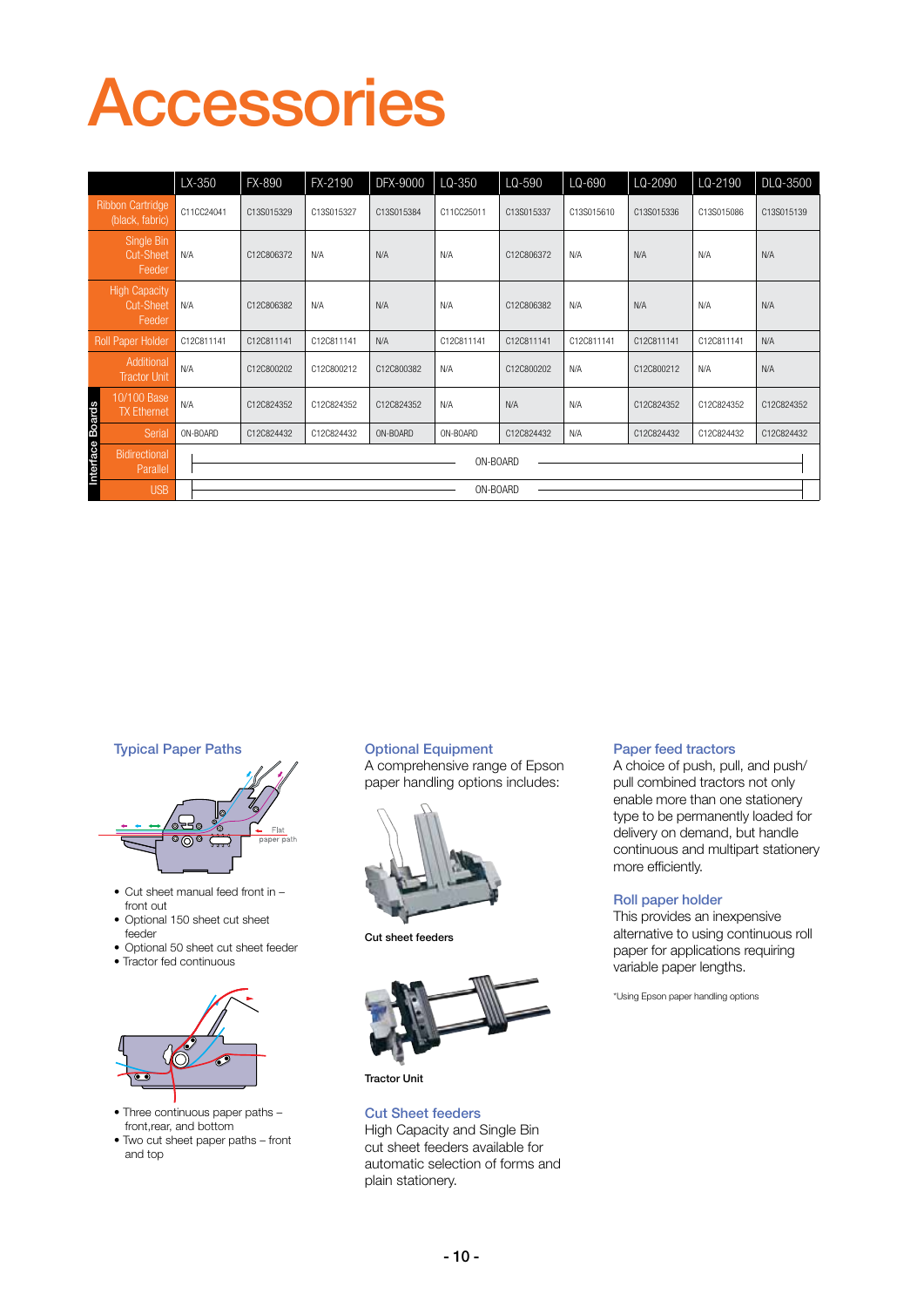## Ribbons Compatibility List

| Printer                                                                                                                                                                                                                                         | <b>Ribbon Code</b> |
|-------------------------------------------------------------------------------------------------------------------------------------------------------------------------------------------------------------------------------------------------|--------------------|
| 9 Pin Narrow Black Fabric Ribbon Cartridge Apex-80, FX-80, FX-80+, FX-85, FX-86e, FX-800, FX-850, FX-870, FX-880, LX-<br>300, LX-300+, LX-400, LX-800, LX-810, LX-850, LX-860, T-1000, ACPT-2000, MX-80, RX-80                                  | C13S015019         |
| 9 Pin Black Fabric Ribbon Cartridge for LX-350                                                                                                                                                                                                  | C13S015637         |
| 9 Pin Narrow Fabric Ribbon Cartridge FX-100, FX-100+, FX-105, FX-185, FX-286, FX-286e, FX-1000, FX-1050, FX-1170,<br>FX-1180, FX-1180+, LX-1050, LX-1170, MX-100, RX-100, T-750, ACTP-2500                                                      | C13S015020         |
| 24 Pin Narrow Black Fabric Ribbon Cartridge LQ-200, LQ-300, LQ300+, LQ-305K, LQ-400, LQ-450, LQ-500, LQ-510, LQ-<br>550, LQ-570, LQ-570+, LQ-570e, LQ-580, LQ-800, 850, LQ-850+, LQ-870, L-1000, ACPT-3000, ACPT-4000, ACPT-5000,<br>ACPT-5000+ | C13S015021         |
| 24 Pin Black Fabric Ribbon Cartridge for LQ-350                                                                                                                                                                                                 | C13S015633         |
| 24 Pin Wide Fabric Ribbon Cartridge LQ-1000, LQ-1010, LQ-1010C, LQ-1050, LQ-1050+, LQ-1050C, LQ-1070, LQ-1170,<br>LQ-1600K, ACPT-4500                                                                                                           | C13S015022         |
| Black Fabric Ribbon Cartridge LQ-100, LQ-100+, ACPT-3250                                                                                                                                                                                        | C13S015032         |
| Fabric Ribbon Cartridge LX-80, LX-86, LX-90, GX-80                                                                                                                                                                                              | C13S015053         |
| Fabric Ribbon Cartridge EX-800, EB-1000                                                                                                                                                                                                         | C13S015054         |
| Fabric Ribbon Cartridge DFX-5000, DFX-5000+, DFX-8000, DFX-8500                                                                                                                                                                                 | C13S015055         |
| Colour Fabric Ribbon Cartridge LQ-860, LQ-1060, LQ-2550, DLQ-2000                                                                                                                                                                               | C13S015056         |
| Black Fabric Ribbon Cartridge DLQ-3000, 3000+                                                                                                                                                                                                   | C13S015066         |
| Colour Fabric Ribbon Cartridge DLQ-3000, DLQ-3000+, DLQ-3500                                                                                                                                                                                    | C13S015067         |
| Colour Fabric Ribbon Cartridge LX-300, LX-300+                                                                                                                                                                                                  | C13S015073         |
| Colour Fabric Ribbon Cartridge LQ-300, LQ-300+, ACPT-3300                                                                                                                                                                                       | C13S015077         |
| Black Fabric Ribbon Cartridge FX-2170, FX-2180, LQ-2070, LQ-2070C, LQ-2170, LQ-2170C, LQ-2080, LQ-2080C, LQ-<br>2180, LQ-2190, LQ-1600K3, LQ-1600K3+, LQ-1600K4, LQ-1600K4+, LQ-1900K2, LQ-1900K2+, LQ-2600K                                    | C13S015086         |
| Ribbon Cartridge FX-980                                                                                                                                                                                                                         | C13S015091         |
| Black Ribbon Cartridge DLQ-3000, DLQ-3000+, DLQ-3500                                                                                                                                                                                            | C13S015139         |
| Black Fabric Ribbon Cartridge LQ-670, LQ-670C, LQ-680, LQ-680C, LQ-680Pro, LQ-860, LQ-1060, LQ-2500, LQ-2550,<br>LQ-670K, LQ-670K+, LQ-670K+T, LQ-680K, LQ-680KPro                                                                              | C13S015262         |
| Black Ribbon Cartridge FX-2190                                                                                                                                                                                                                  | C13S015327         |
| Black Ribbon Cartridge FX-890                                                                                                                                                                                                                   | C13S015329         |
| Black Ribbon Cartridge for LQ-2090                                                                                                                                                                                                              | C13S015336         |
| Black Ribbon Cartridge for LQ-590                                                                                                                                                                                                               | C13S015337         |
| Black Ribbon Cartridge for PLQ-20, PLQ-20D (3 per box)                                                                                                                                                                                          | C13S015339         |
| Black Ribbon Cartridge for DFX-9000                                                                                                                                                                                                             | C13S015384         |
| Black Ribbon Cartridge for LQ-690                                                                                                                                                                                                               | C13S015610         |